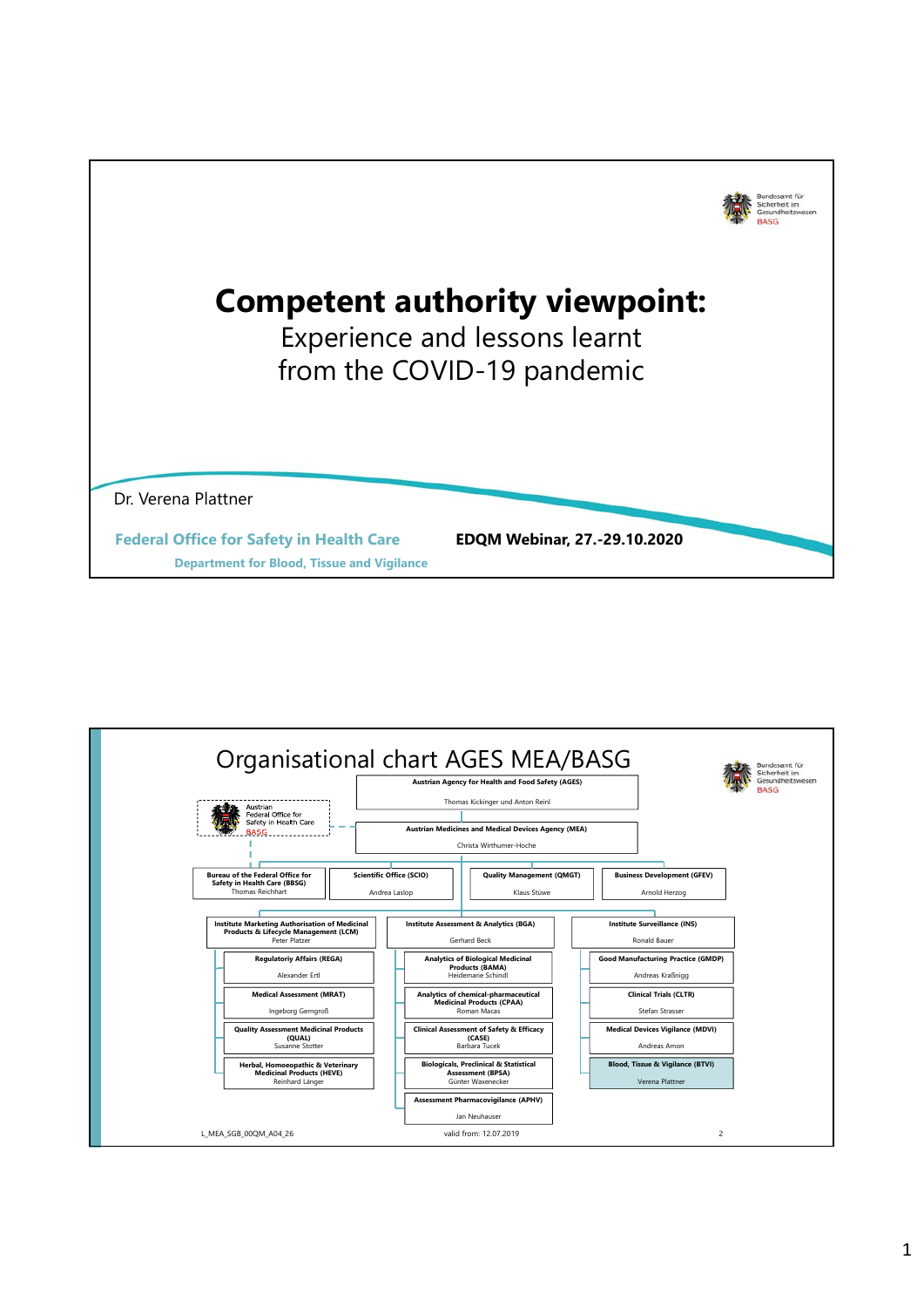

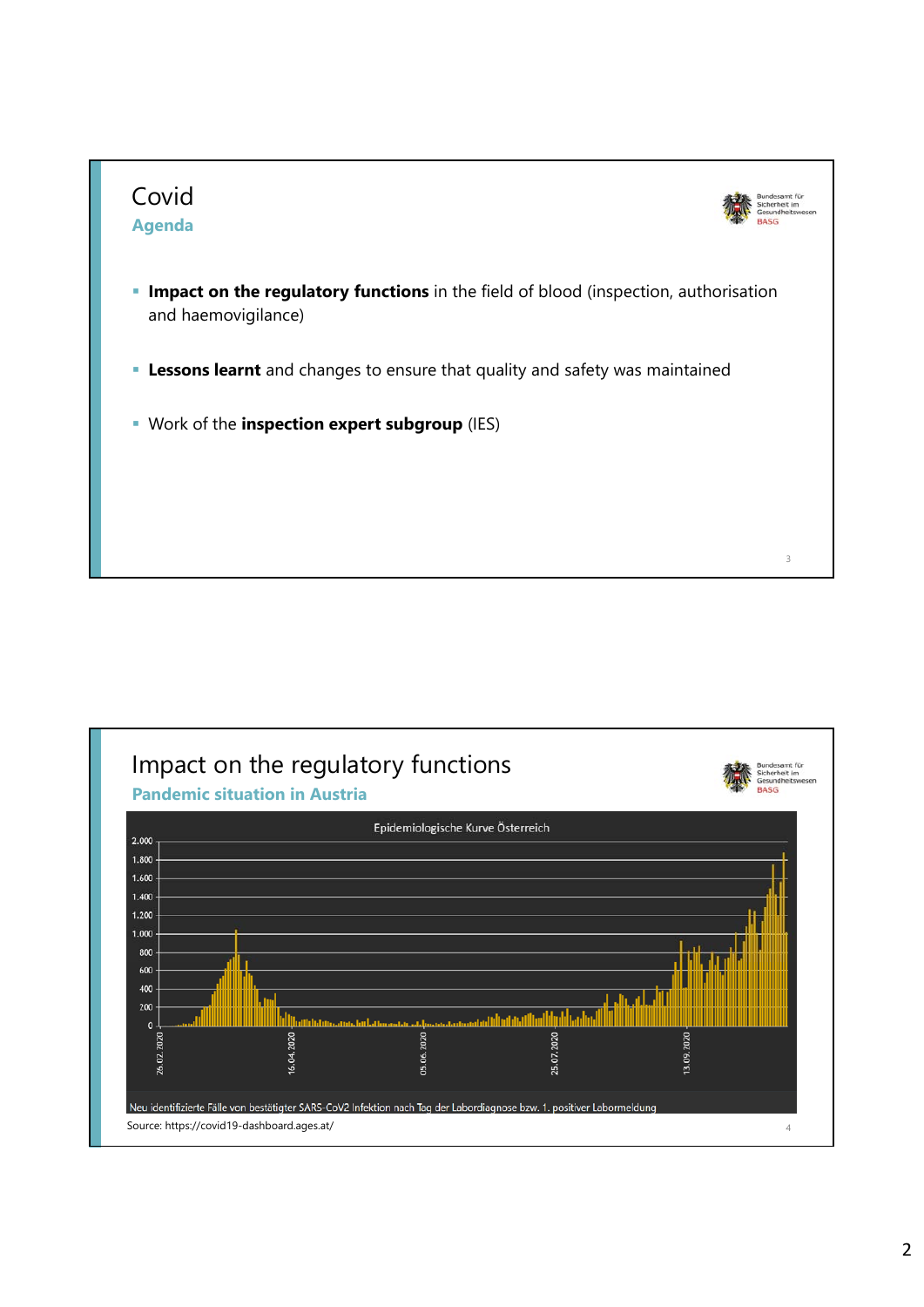### Impact on the regulatory functions

**Pandemic situation in Austria, preventive measures (23.10.2020)**

### Public areas, events, private meetings

- Wearing of face masks in public areas, public transport, and at events indoor and outdoor
- No catering at events
- Privat sector: 6 persons indoor, 12 outdoor

#### **Restaurants**

- Not more than 6 persons on a table
- Restaurants with more than 50 seating capacities need specific preventive concepts

#### Health sector

- Face masks in general areas
- Regular tests for personnel



5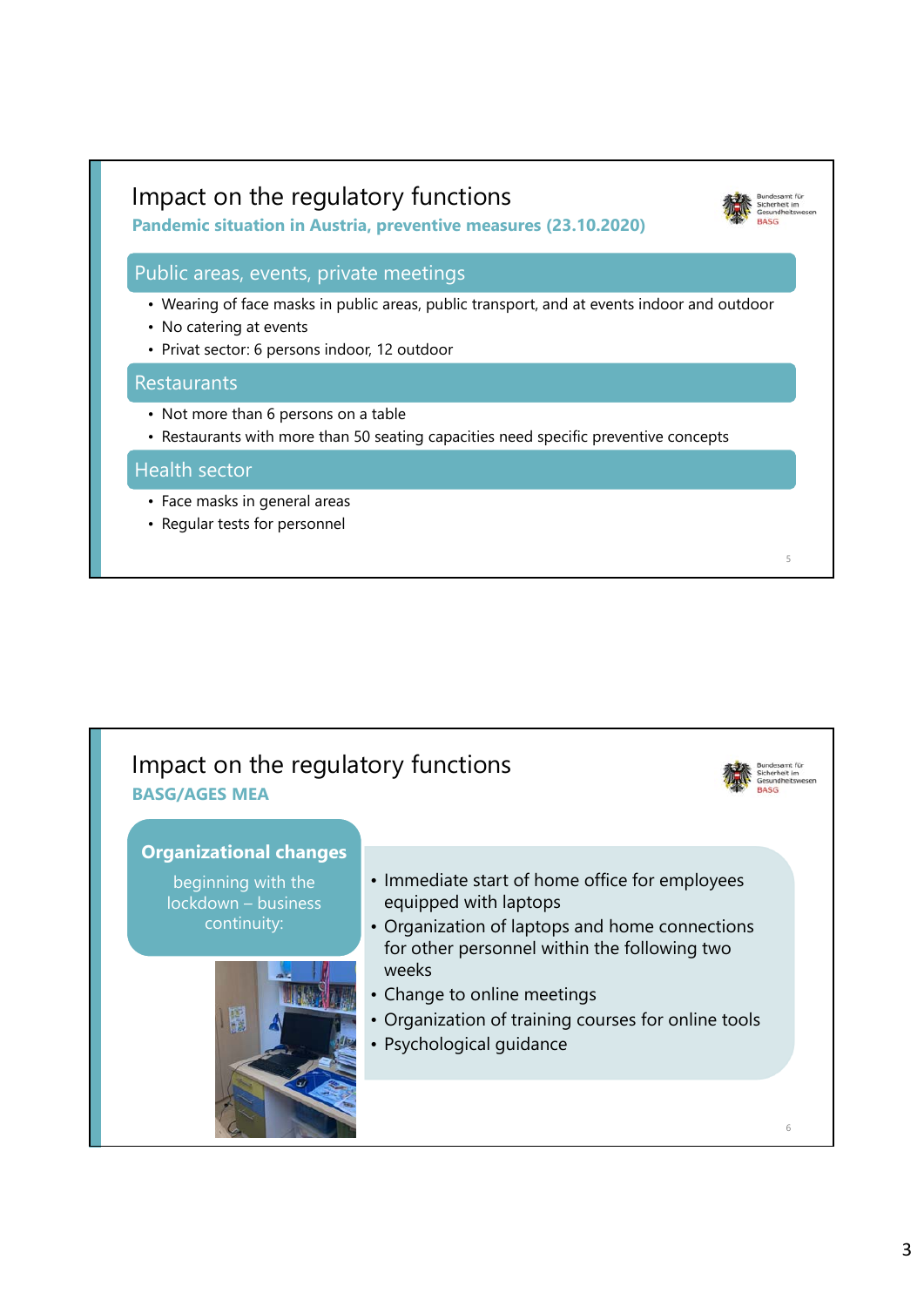

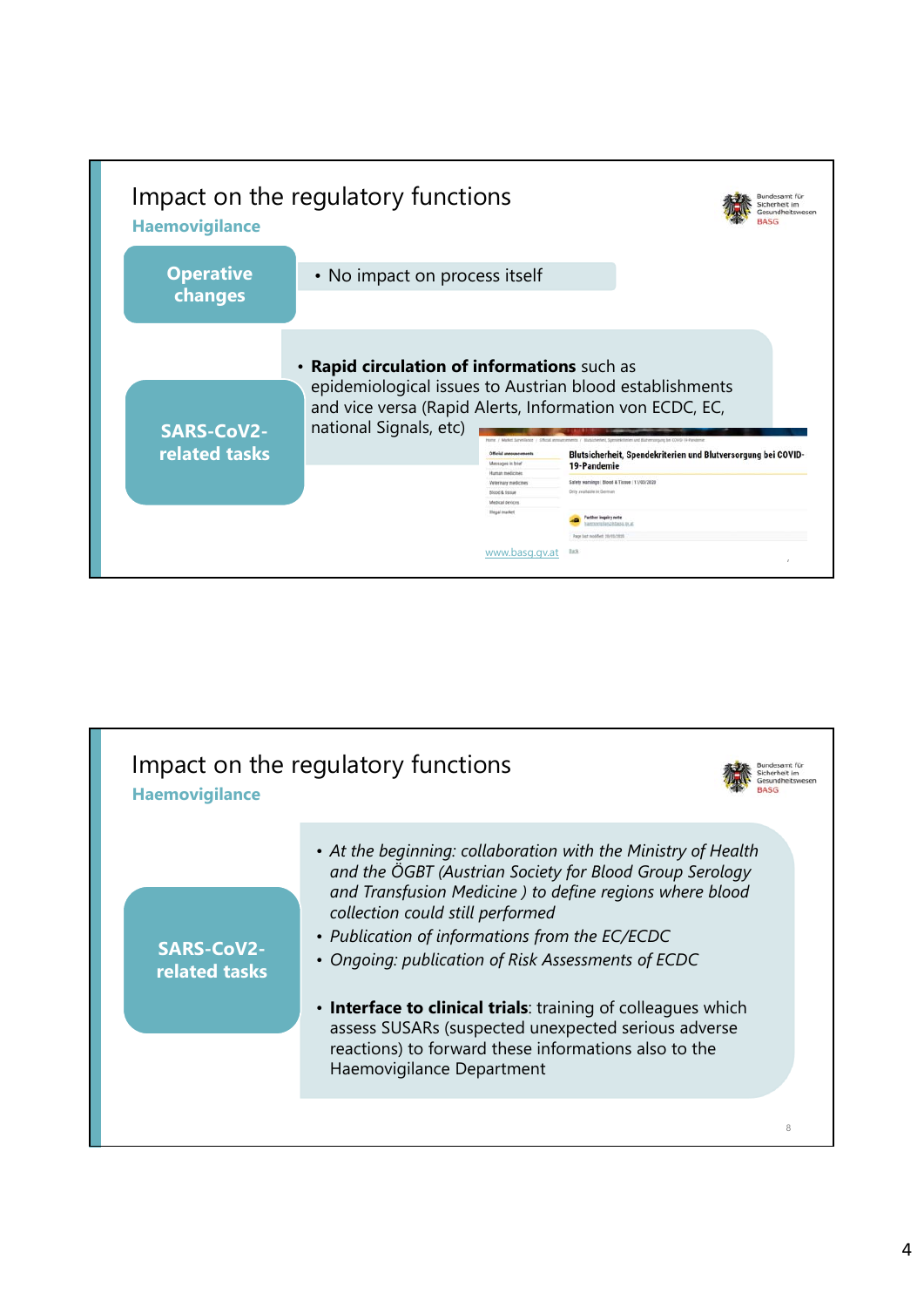

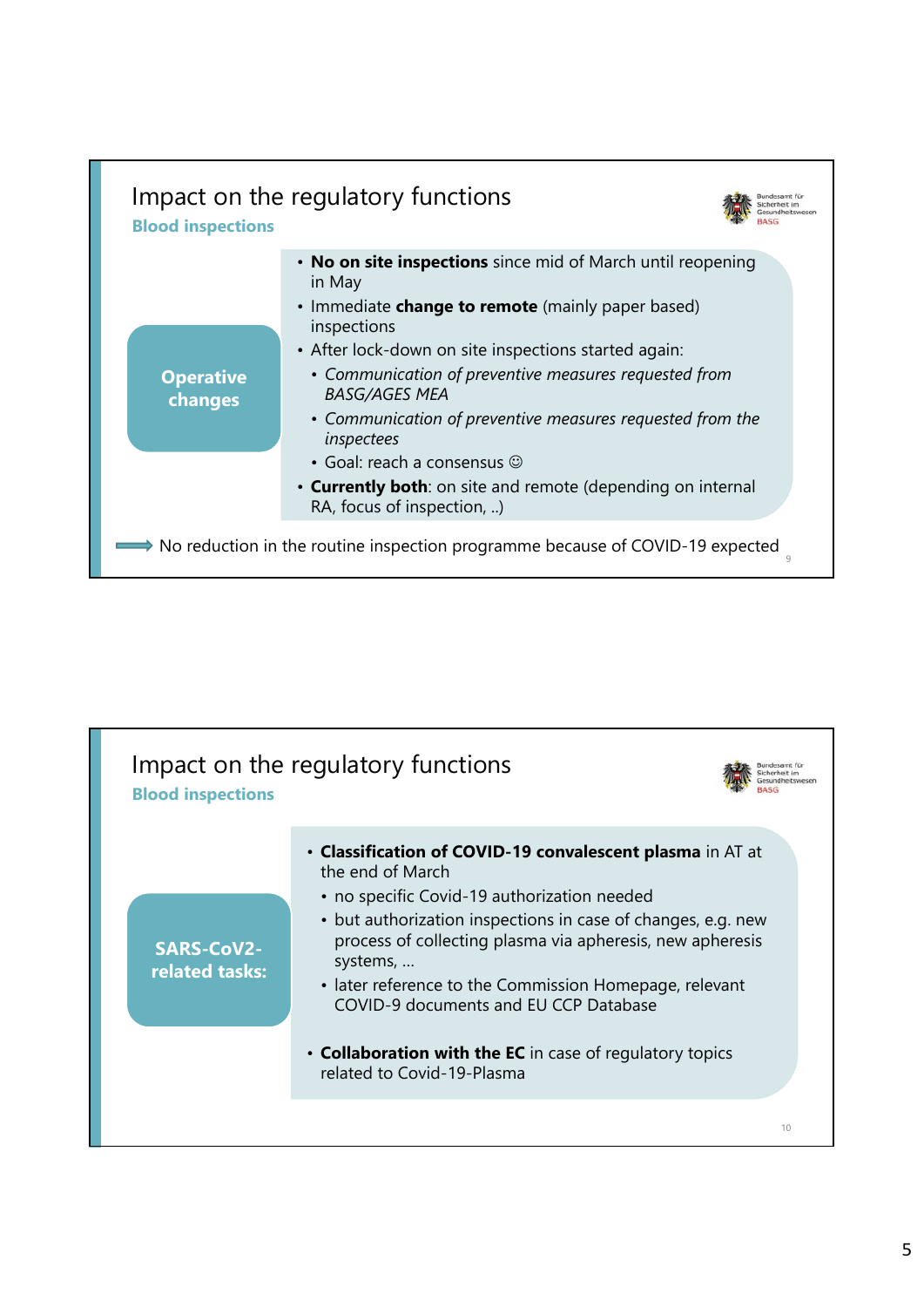

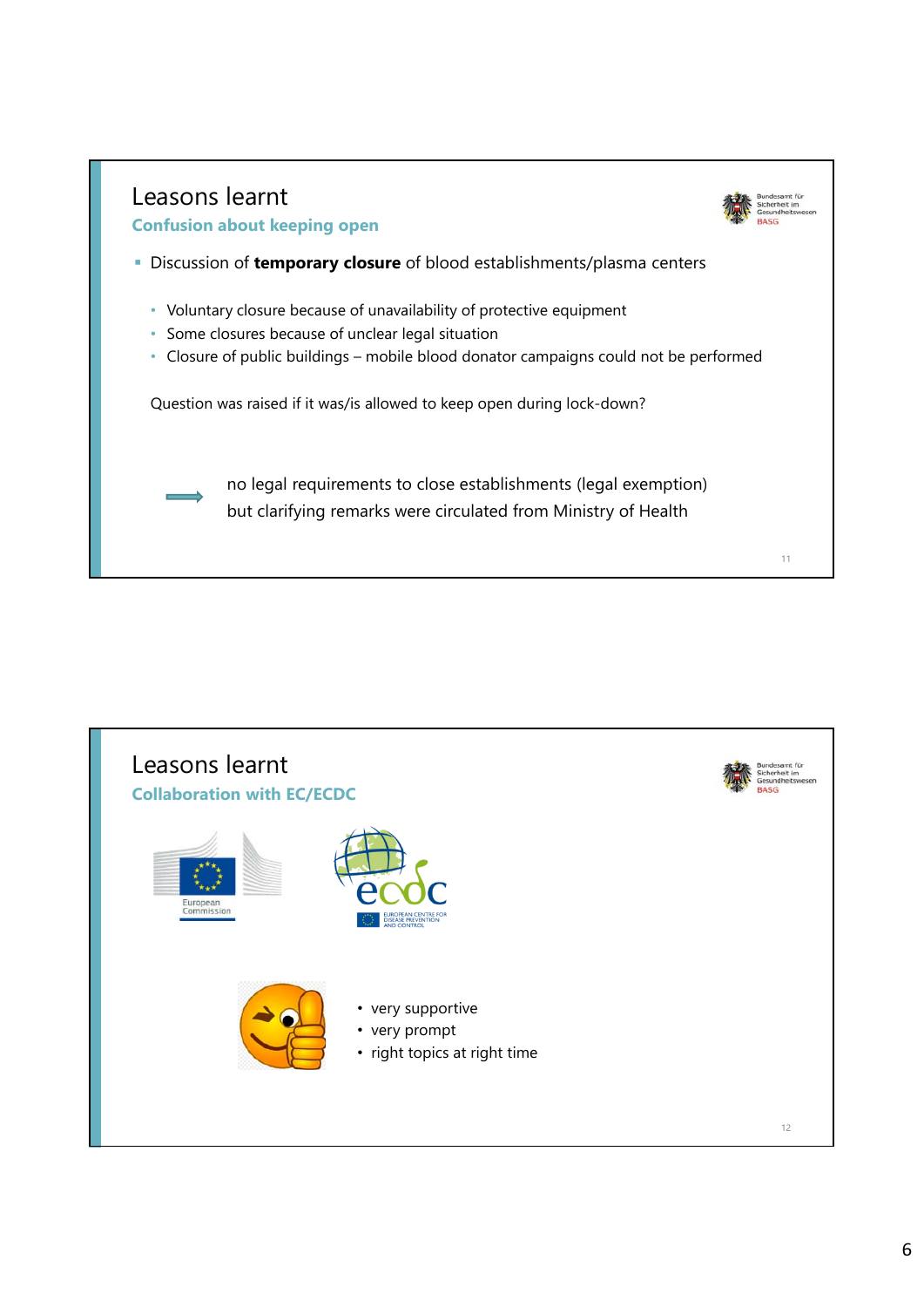# Expert Sub-Group on Inspections (IES)



- The Commission Expert Sub-Group on Inspections in the Blood and Tissues & Cells Sectors (IES) is an
	- active **sub-group of the Competent Authorities** on Substances of Human Origin (CASoHO) Expert Group
	- established in late 2018
	- 45 nominated representatives from 28 competent authorities
- The **primary objectives** 
	- to provide technical expertise and formulate advice
	- comment to the Commission's services, and represent a forum for the exchange of information and
	- experiences between the different Member States on technical and procedural matters related to their national inspection programmes in the blood and tissues and cells sectors.

```
13
```
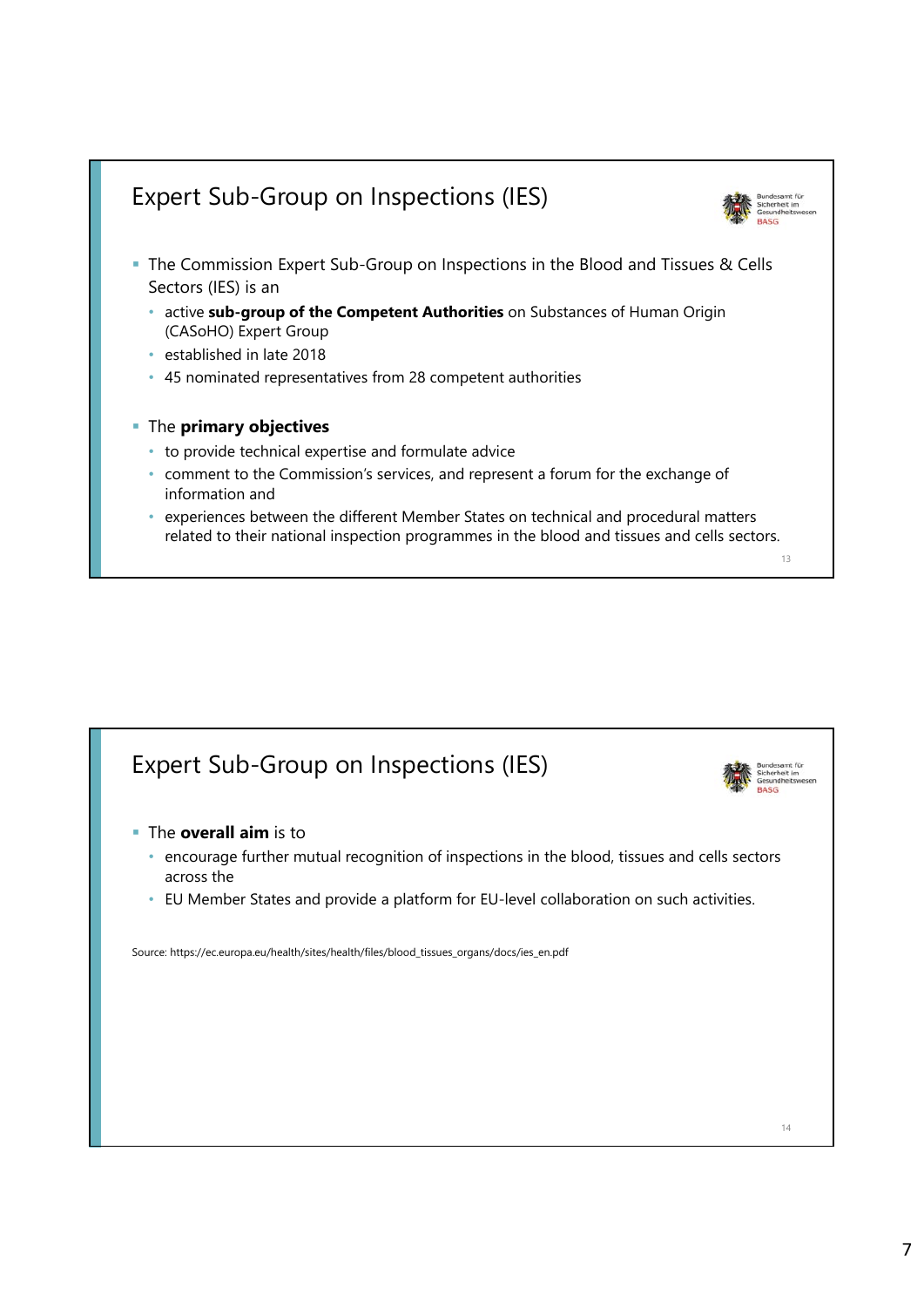## Expert Sub-Group on Inspections (IES)



15

**Inspections during lockdown**

**Different approaches** within the EU Member States (Tour de table before summer)

- No site inspections since lock-downs
- Beginning of planning of desk based inspections
- Short vs big delays in programme (question of flexibility in legal framework)
- Remote and on site in parallel
- …